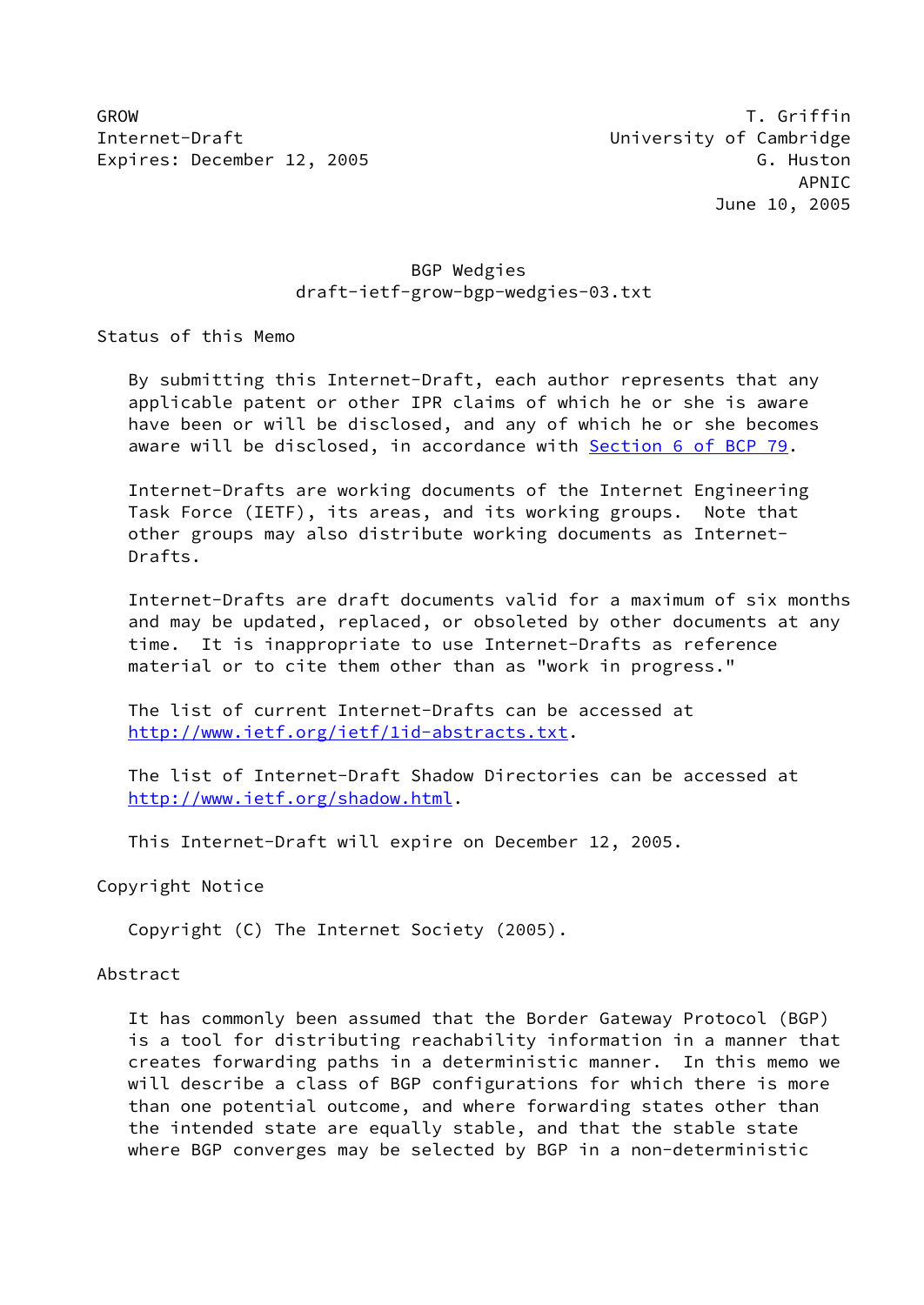Internet-Draft BGP Wedgies June 2005

 manner. These stable, but unintended, BGP states are termed here "BGP Wedgies".

## <span id="page-1-0"></span>[1](#page-1-0). Introduction

 It has commonly been assumed that the Border Gateway Protocol (BGP) [\[RFC1771](https://datatracker.ietf.org/doc/pdf/rfc1771)] is a tool for distributing reachability information in a manner that creates forwarding paths in a deterministic manner. This is a 'problem statement' memo that describes a class of BGP configurations for which there is more than one stable forwarding state. In this class of configurations forwarding states other than the intended state are equally stable, and the stable state where BGP converges may be selected by BGP in a non-deterministic manner.

 These stable, but unintended, BGP states are termed here "BGP Wedgies".

<span id="page-1-1"></span>[2](#page-1-1). Describing BGP Routing Policy

 BGP routing policies generally reflect each network administrator's objective to optimize their position with respect to their network's cost, performance and reliability.

 With respect to cost optimization, the local network's default routing policy often reflects a local preference to prefer routes learned from a customer to routes learned from some form of peering exchange. In the same vein the local network is often configured to prefer routes learned from a peer or a customer over those learned from a directly connected upstream transit provider. These preferences may be expressed via a local preference configuration setting, where the local preference overrides the AS path length metric of the base BGP operation.

 In terms of engineering reliability in the inter-domain routing environment it is commonly the case that a service provider may enter into arrangements with two or more upstream transit providers, passing routes to all upstream providers, and receiving traffic from all sources. If the path to one upstream fails the traffic will switch to other links. Once the path is recovered, the traffic should switch back.

 In such situations of multiple upstream providers it is also commonplace to place a relative preference on the providers, so that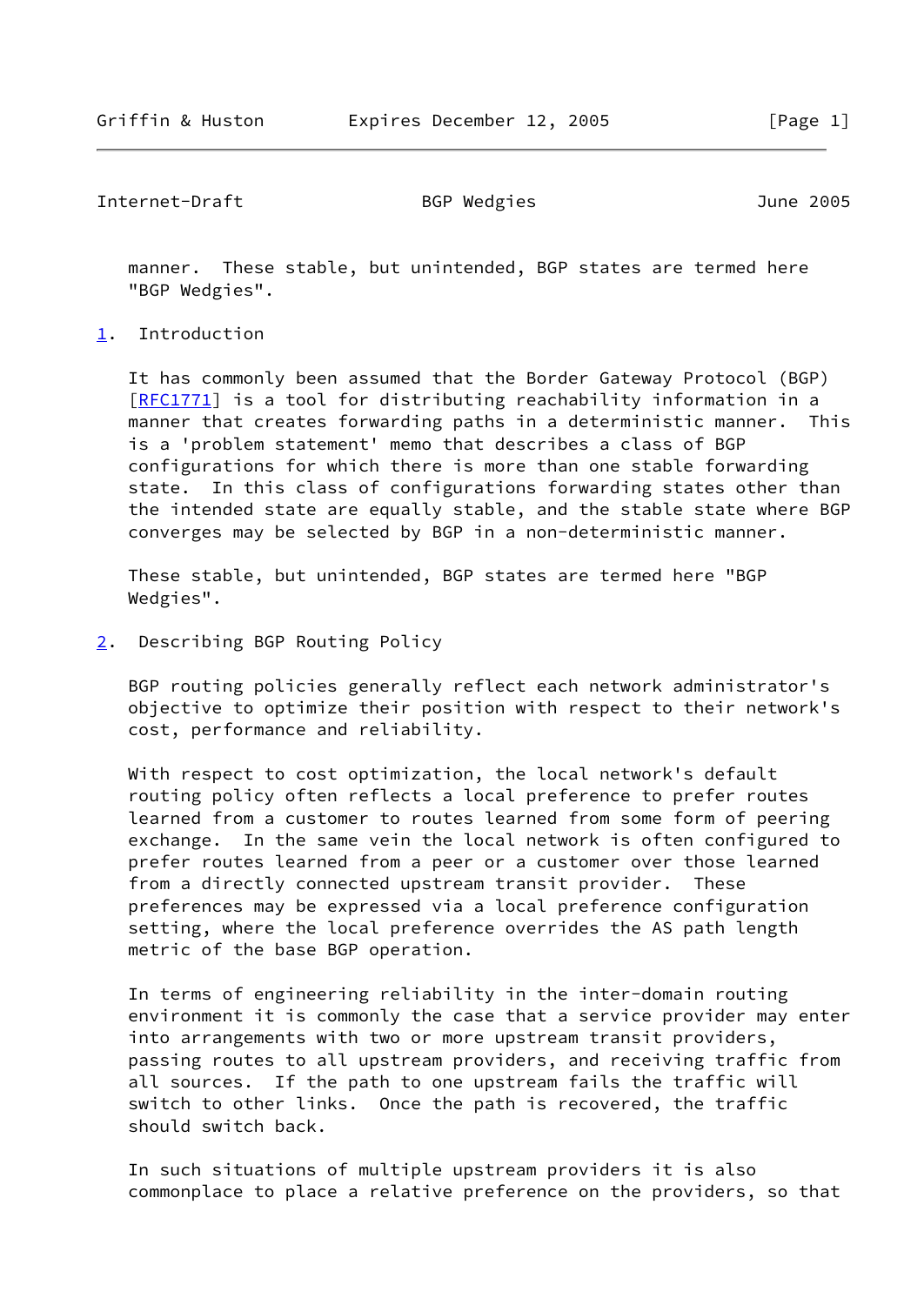one connection is regarded as a preferred, or "primary" connection, and other connections are regarded as less preferred, or "backup" connections. The intent is typically that the backup connections will be used for traffic only for the duration of a failure in the primary connection.

| Griffin & Huston | Expires December 12, 2005 | [Page 2] |
|------------------|---------------------------|----------|
|                  |                           |          |

Internet-Draft BGP Wedgies June 2005

 It is possible to express this primary / backup policy using local AS path prepending, where the AS path is artificially lengthened towards the backup providers, using additional instances of the local AS. This is not a deterministic selection algorithm, as the selected primary provider may in turn be using AS path prepending to its backup upstream provider, and in certain cases the path through the backup provider may still be selected as the shortest AS path length.

 An alternative approach to routing policy specification uses BGP communities [\[RFC1997](https://datatracker.ietf.org/doc/pdf/rfc1997)]. In this case the provider publishes a set of community values that allows the client to select the provider's local preference setting. The client can use a community to mark a route as "backup only" towards the backup provider, and "primary preferred' to the primary provider, assuming both providers support community values with such semantics. In this case the local preference overrides the AS path length metric, so that if the route is marked "backup only", the route will be selected only when there is no other source of the route.

## <span id="page-2-0"></span>[3](#page-2-0). BGP Wedgies

 The richness of local policy expression through the use of communities, when coupled with the behavior of a distance vector protocol like BGP leads to the observation that certain configurations have more than one "solution", or more than one stable BGP state. An example of such a situation is indicated in Figure 1.

| $+---+peer$     | $peer+---+$ |
|-----------------|-------------|
| $ AS3 $ –       | $--- AS 4 $ |
| -----+          |             |
| provider        | provider    |
|                 |             |
|                 |             |
| customer        |             |
|                 |             |
| AS <sub>2</sub> |             |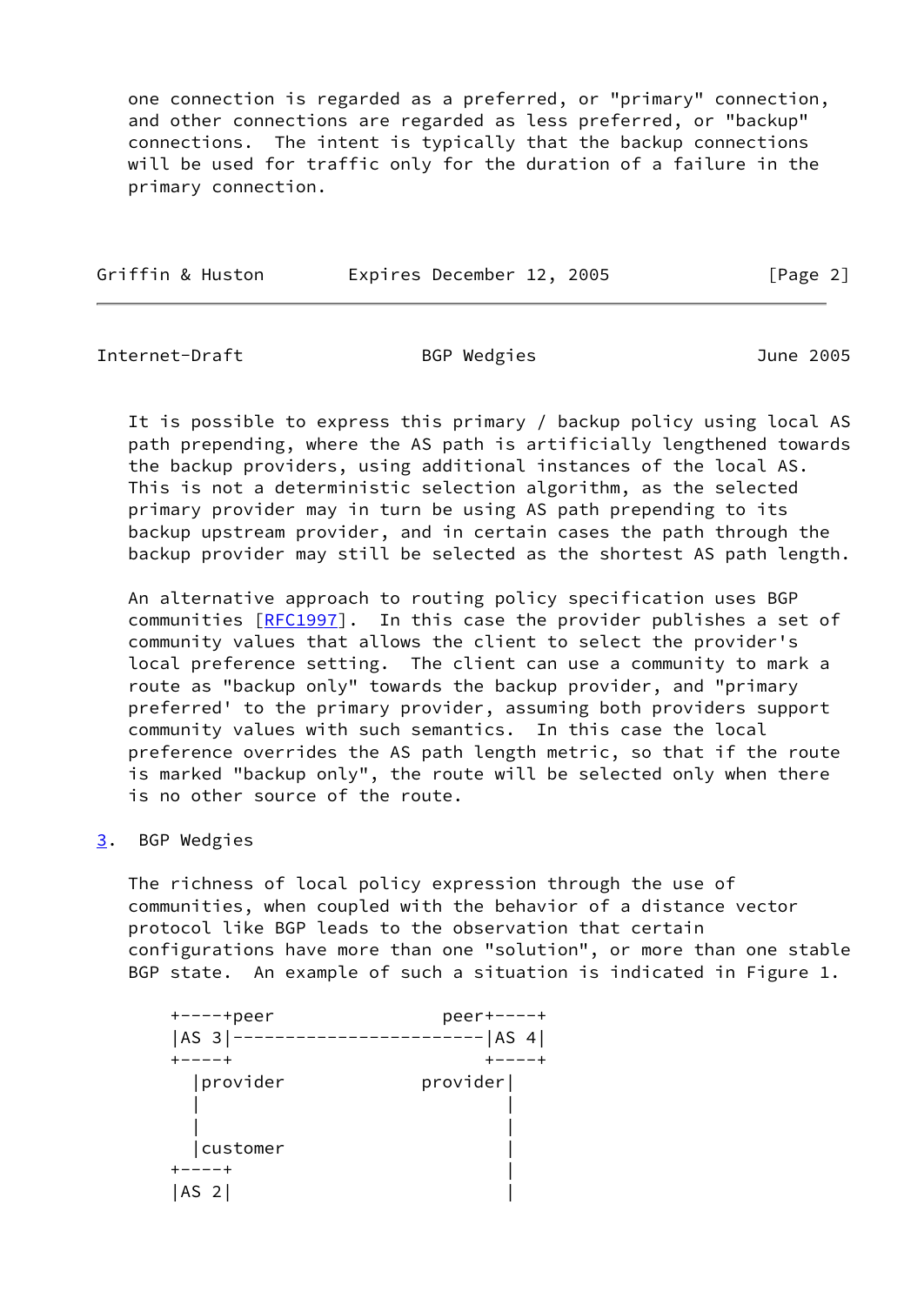$+ - - - +$  |provider | | | | | |customer customer| +---------------+ +----------+ backup service| |primary service  $+ - - - +$  |AS 1|  $+ - - - +$ 

Figure 1

Griffin & Huston **Expires December 12, 2005** [Page 3]

Internet-Draft BGP Wedgies June 2005

 In this case AS1 has marked its advertisement of prefixes to AS2 as "backup only", and its advertisement of prefixes to AS4 as "primary". AS4 will advertise AS1's prefixes to AS3. AS3 will hear AS4's advertisement across the peering link, and select AS1's prefixes with the path "AS4, AS1". AS3 will advertise these prefixes to AS2. AS2 will hear two paths to AS1's prefixes, the first is via the direct connection to AS1, and the second is via the path "AS3, AS4, AS1". AS2 will prefer the longer path, as the directly connected routes are marked "backup only", and AS2's local preference decision will prefer the AS3 advertisement over the AS1 advertisement.

 This is the intended outcome of AS1's policy settings, where in the 'normal' state no traffic passes from AS2 to AS1 across the backup link, and AS2 reaches AS1 via a path that transits AS3 and AS4, using the primary link to AS1.

 This intended outcome is achieved as long as AS1 announces its routes on the primary path to AS4 before announcing its backup routes to AS2.

 If the AS1 - AS4 path is broken, causing aBGP sesssion failure between AS1 and AS4, then AS4 will withdraw its advertisement of AS1's routes to AS3, who, in turn, will send a withdrawal to AS2. AS2, will then select the backup path to AS1. AS2 will advertise this path to AS3, and AS3 will advertise this path to AS4. Again, this is part of the intended operation of the primary / backup policy setting, and all traffic to AS1 will use the backup path.

When connectivity between AS4 and AS1 is restored the BGP state will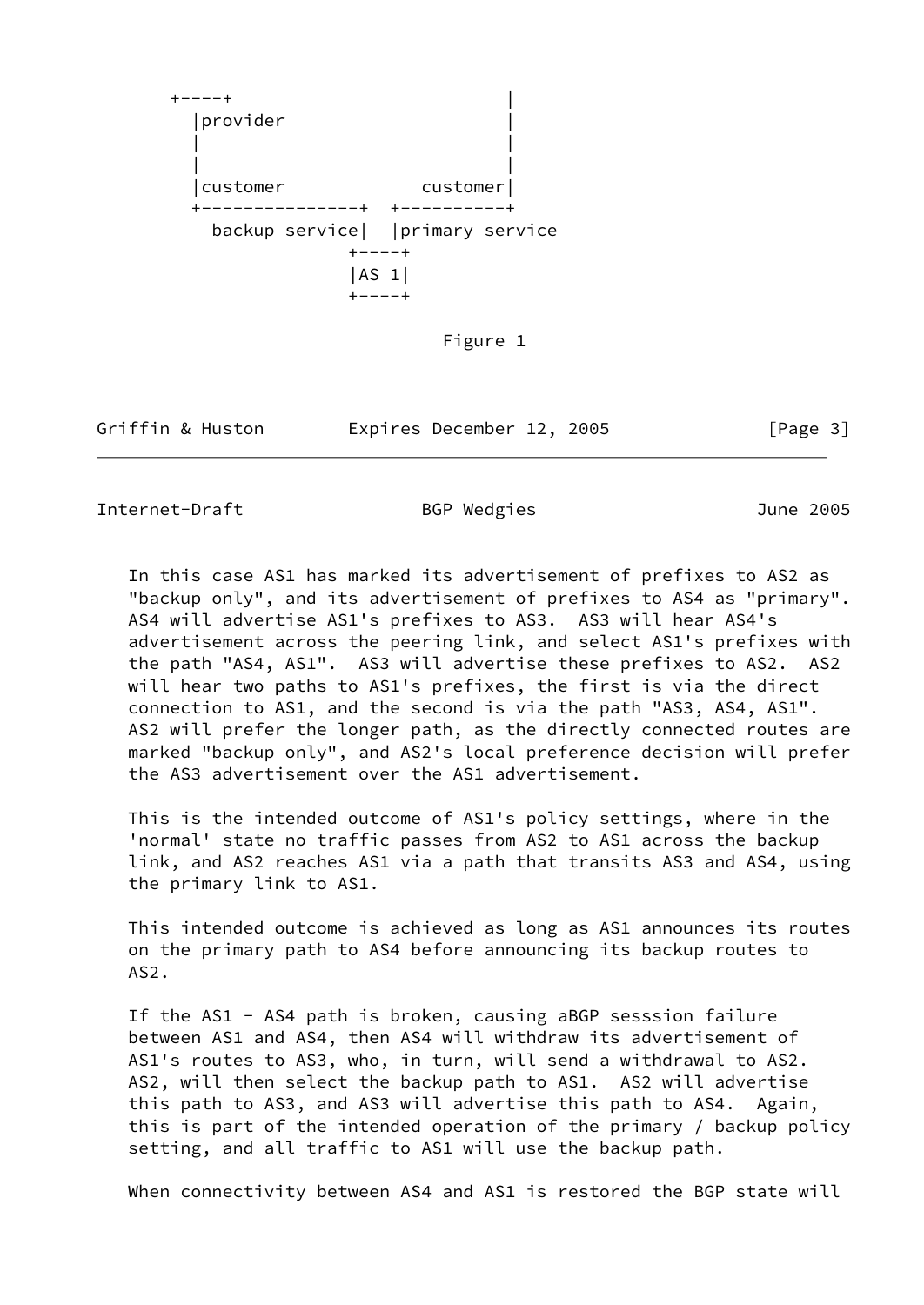not revert to the original state. AS4 will learn the primary path to AS1, and readvertise this to AS3 using the path "AS4, AS1". AS3, using a default preference of preferring customer-advertised routes over peer routes will continue to prefer the "AS2, AS1" path. AS3 will not pass any updates to AS2. After the restoration of the AS4 to AS1 circuit the traffic from AS3 to AS1 and from AS2 to AS1 will be presented to AS1 via the backup path, even through the primary path via AS4 is back in service.

 The intended forwarding state can only be restored by AS1 deliberately bringing down its eBGP session with AS2, even though it is carrying traffic. This will cause the BGP state to revert to the intended configuration.

 It is often the case that an AS will attempt to balance incoming traffic across multiple providers, again using the primary / backup mechanism. For some prefixes one link is configured as the primary link, and the others as the backup link, while for other prefixes another link is selected as the primary link. An example is shown in

| Griffin & Huston                       | Expires December 12, 2005                                                                                                                                  | [Page $4$ ] |  |  |
|----------------------------------------|------------------------------------------------------------------------------------------------------------------------------------------------------------|-------------|--|--|
| Internet-Draft                         | BGP Wedgies                                                                                                                                                | June 2005   |  |  |
| Figure 2.                              |                                                                                                                                                            |             |  |  |
| $+---+peer$                            | $peer+---+$<br>  AS 3   ---------------------------   AS 4                                                                                                 |             |  |  |
| $+ - - - +$<br> provider<br>customer   | $+ - - - +$<br>provider <br>customer                                                                                                                       |             |  |  |
| $+ - - - +$<br>$ AS_2 $<br>$+ - - - +$ | $+ - - - +$<br> AS 5 <br>$+ - - - +$                                                                                                                       |             |  |  |
| provider<br>customer                   | provider <br>customer                                                                                                                                      |             |  |  |
|                                        | --------+ +----------+<br>backup (192.0.2.0/25)     primary service (192.0.2.0/25)<br>primary (192.0.2.128/25)   backup service (192.0.2.128/25)<br>+----+ |             |  |  |
|                                        | AS 1                                                                                                                                                       |             |  |  |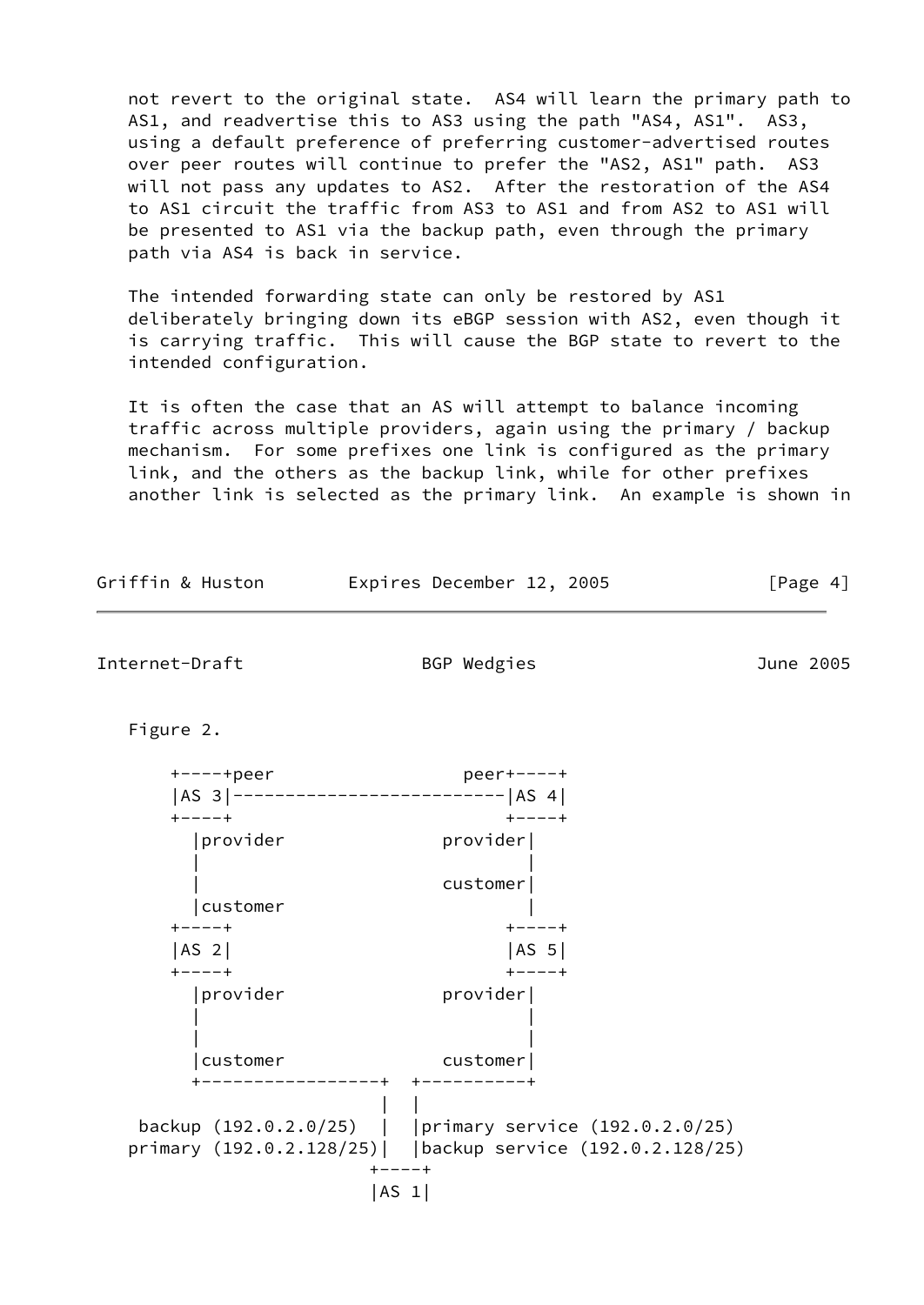## Figure 2

 The intended configuration has all incoming traffic for addresses in the range 192.0.2.0/25 via the link from AS5, and all incoming traffic for addresses in the range 192.0.2.128/25 from AS2.

 In this case if the link between AS3 and AS4 is reset, AS3 will learn both routes from AS2, and AS4 will learn both routes from AS5. As these customer routes are preferred over peer routes, when the link between AS3 and AS4 is restored, neither AS3 nor AS4 will alter their routing behavior with respect to AS1's routes. This situation is now wedged, in that there is no eBGP peering that can be reset that will flip BGP back to the intended state. This is an instance of a BGP Wedgie.

 The restoration path here is that AS1 has to withdraw the backup advertisements on both paths and operate for an interval without backup, and then readvertise the backup prefix advertisements. The length of the interval cannot be readily determined in advance, as it has to be sufficiently long so as to allow AS2 and AS5 to learn of an alternate path to AS1. At this stage the backup routes can be readvertised.

| Griffin & Huston | Expires December 12, 2005 |  | [Page 5] |  |
|------------------|---------------------------|--|----------|--|

Internet-Draft BGP Wedgies June 2005

## <span id="page-5-0"></span>[4](#page-5-0). Multi-Party BGP Wedgies

 This situation can be more complex when three or more parties provide upstream transit services to an AS. An example is indicated in Figure 3.

| $+---+$ peer          | peer +----+   |
|-----------------------|---------------|
| $ AS 3 -----$         | $----- AS 4 $ |
| $+ - - - - +$         |               |
| provider              | provider      |
|                       |               |
|                       |               |
| customer              | customer      |
| $+---+peer$           | $peer+---+$   |
| AS 2 ----------- AS 5 |               |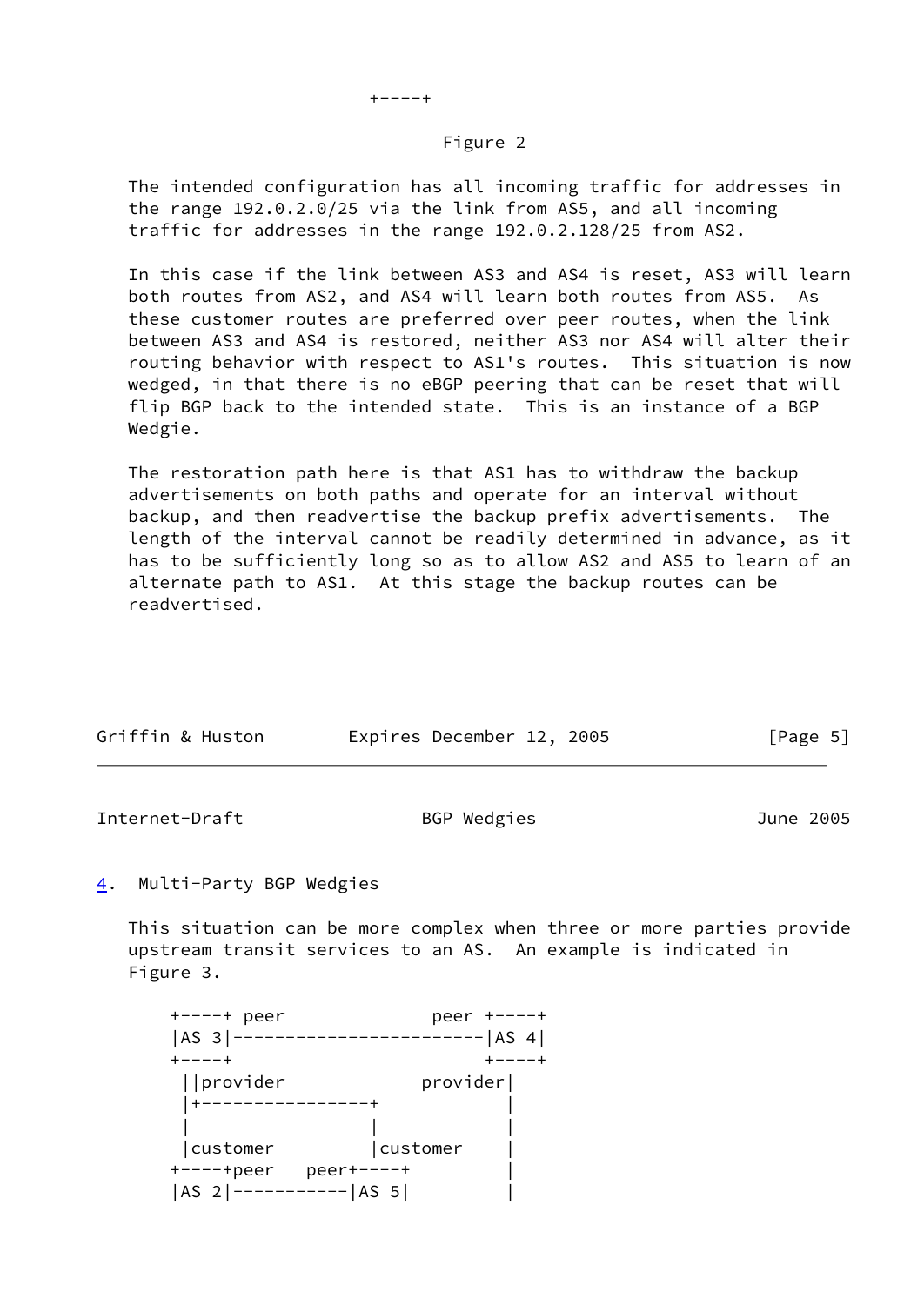

#### Figure 3

 In this example the intended state is that AS2 and AS5 are both backup providers to AS1, and AS4 is the primary provider. When the link between AS1 and AS4 breaks and is subsequently restored, AS3 will continue to direct traffic to AS1 via AS2 or AS5. In this case a single reset of the link between AS2 and AS1 will not restore the original intended BGP state, as the BGP-selected best route to AS1 will switch to AS5, and AS2 and AS3 will learn a path to AS1 via AS5.

What AS1 is observing is incoming traffic on the backup link from AS2. Resetting this connection will not restore traffic back to the primary path, but instead will switch incoming traffic over to AS5. The action required to correct the situation is to simultaneously reset both the link to AS2, and also the link to AS5. This is not necessarily an intuitively obvious solution, as at any point on time only one of these links will be carrying backup traffic, yet both BGP sessions need to be brought down at the same time in order to commence restoration of the intended primary and backup state.

| Griffin & Huston | Expires December 12, 2005 |  | [Page 6] |
|------------------|---------------------------|--|----------|
|                  |                           |  |          |

Internet-Draft BGP Wedgies June 2005

### <span id="page-6-0"></span>[5](#page-6-0). BGP and Determinism

 BGP does not behave deterministically in all cases, and, as a consequence, there is intended and unintended non-determinism in BGP. For example, the default final tie break in some implementations of BGP is to prefer the longest-lived route. To achieve determinism in this last step it would be necessary to use a comparison operator that has a predictable outcome, such as a comparison of router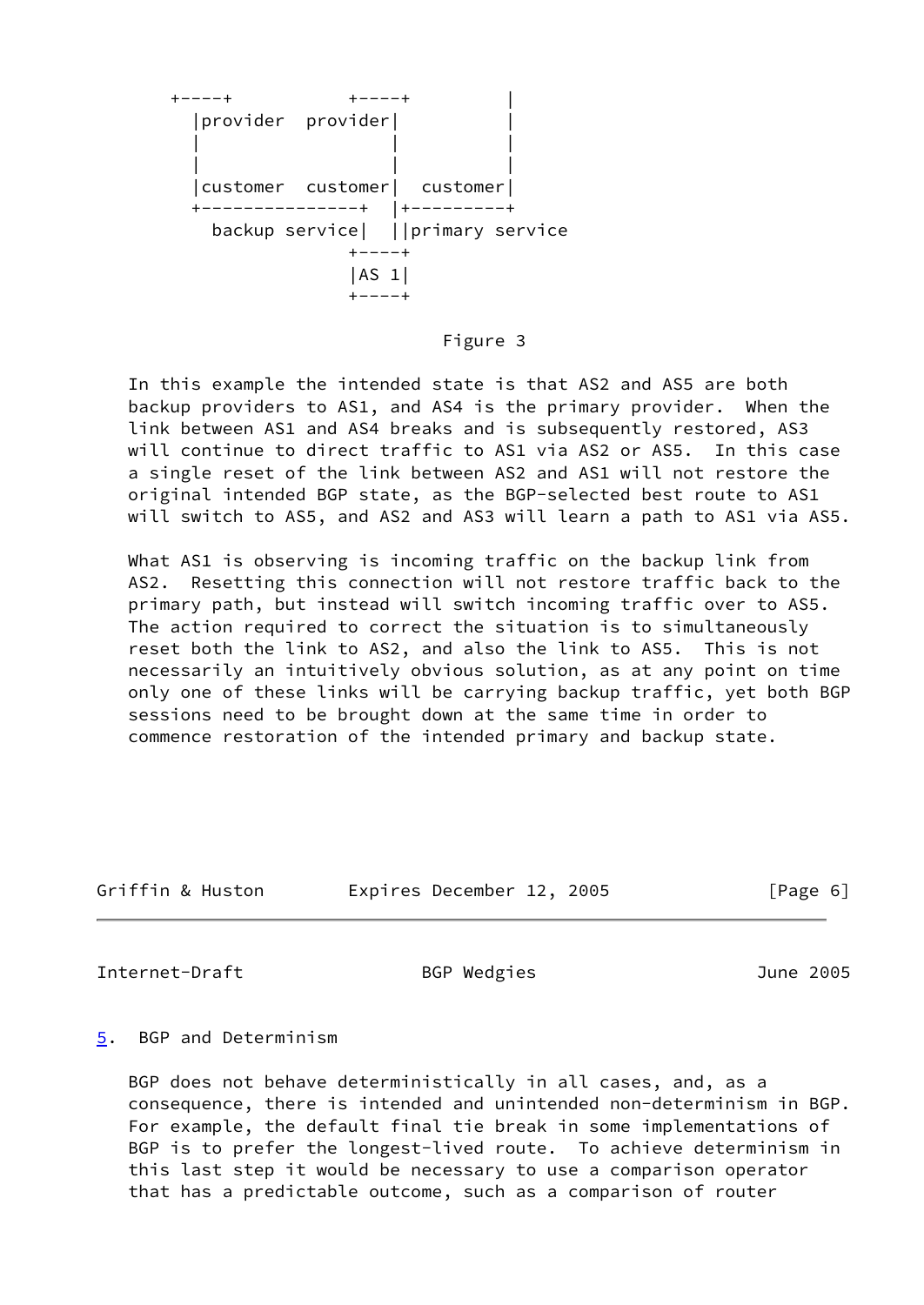identifiers. This class of non-deterministic behavior is termed here "intended" non-determinism, in that the policy interactions are, to some extent, predictable by network administrators.

 BGP is also able to generate outcomes that can be described as "unintended non-determinism" that can result from unexpected policy interactions. These outcomes do not represent misconfiguration in the standard sense, since all policies may look completely rational locally, but their interaction across multiple routing entities can cause unintended outcomes, and BGP may reach a state that includes such unintended outcomes in a non-deterministic manner.

 Unintended non-determinism in BGP would not be as critical an issue if all stable routings were guaranteed to be consistent with the policy writer's intent. However, this is not always the case. The above examples indicate that the operation of BGP allows multiple stable states to exist from a single configuration state, where some of these states are not consistent with the policy writer's intent. These particular examples can be described as a form of "route pinning", where the route is pinned to a non-preferred path.

 The challenge for the network administrator is to ensure that an intended state is maintained. Under certain circumstances this can only be achieved by deliberate service disruption, involving the withdrawal of routes being used to forward traffic, and re advertising routes in a certain sequence in order to induce an intended BGP state. However, the knowledge that is required by any single network operator administrator in order to understand the reason why BGP has stabilized to an unintended state requires BGP policy configuration knowledge of remote networks. In effect there is insufficient local information for any single network administrator to correctly identify the root cause of the unintended BGP state, nor is there sufficient information to allow any single network administrator to undertake a sequence of steps to rectify the situation back to the intended routing state.

 It is reasonable to anticipate that as the density of interconnection increases, and also that the capability for policy-based preference setting of learned and re-advertised routes will become more expressive. It is therefore reasonable to anticipate that the

Griffin & Huston **Expires December 12, 2005** [Page 7]

Internet-Draft BGP Wedgies June 2005

incidence of unintended BGP states will increase, and the ability to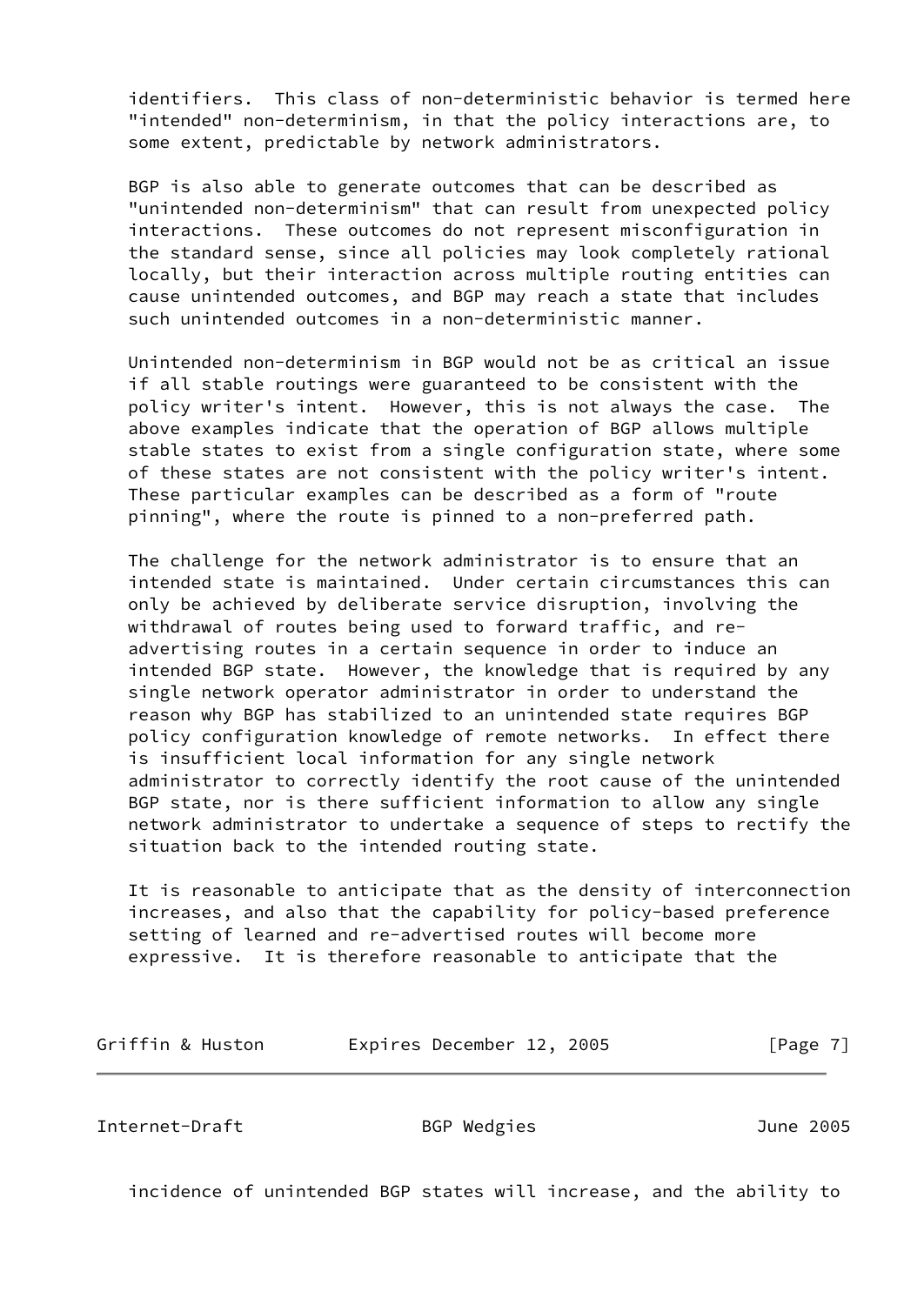understand the necessary sequence of route withdrawals and re advertisements will become more challenging to determine in advance.

 Whether this could lead to BGP routing system reaching a point where each network consistently cannot direct traffic in a deterministic manner is at this stage a matter of speculation. BGP Wedgies are an illustration that a sufficiently complex interconnection topology, coupled with a sufficiently expressive set of policy constructs, can lead to a number of stable BGP states, rather than a single intended state. As the topology complexity increases it is not possible to deterministically predict which state the BGP routing system may converge to. Paradoxically, the demands of inter-domain traffic engineering appear to require both greater levels of expressive capability in policy-based routing directives, operating across denser interconnectivity topologies in a deterministic manner. This may not be a sustainable outcome in BGP-based routing systems.

<span id="page-8-0"></span>[6](#page-8-0). Security Considerations

 BGP is a relaying protocol, where route information is received, processed and forwarded. BGP contains no specific mechanisms to prevent the unauthorized modification of the information by a forwarding agent, allowing routing information to be modified, deleted or false information to be inserted without the knowledge of the originator of the routing information or any of the recipients.

 The memo proposes no modifications to the BGP protocol, nor does it propose any changes to the manner of deployment of BGP, and therefore introduces no new factors in terms of the security and integrity of inter-domain routing.

 The memo illustrates that in attempting to create policy-based outcomes relating to path selection for incoming traffic it is possible to generate BGP configurations where there are multiple stable outcomes, rather than a single outcome. Furthermore, of these instances of multiple outcomes, there are cases where the BGP selection of a particular outcome is not a deterministic selection.

 This class of behaviour may be exploitable by a hostile third party. A common theme of BGP Wedgies is that starting from an intended or desired forwarding state, the loss and subsequent restoration of an eBGP peering connection can flip the network's forwarding configuration into an unintended and potentially undesired state. Significant administrative effort, based on BGP state and configuration knowledge that may not be locally available, may be required to shift the BGP forwarding configuration back to the intended or desired forwardinging state. If a hostile third party

Griffin & Huston **Expires December 12, 2005** [Page 8]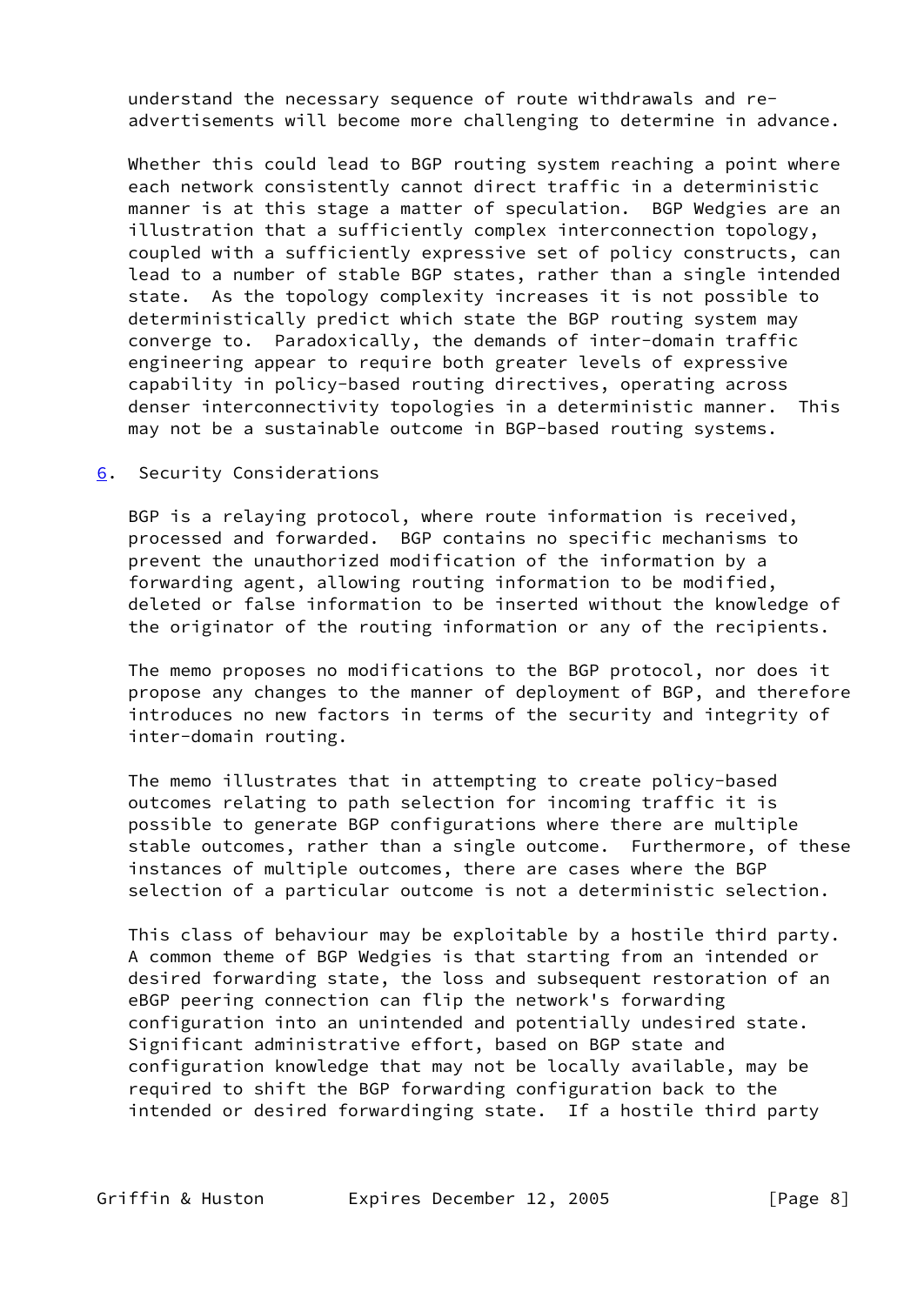## Internet-Draft BGP Wedgies June 2005

 can deliberately cause the BGP session to reset, thereby producing the initial conditions that lead to an unintended forwarding state, the network impacts of the resulting unintended or undesired forwarding state may be long-lived, far outliving the temporary interruption of connectivity that triggered the condition. If these impacts, including potential issues of increased cost, reduction of available bandwidth, increases in overall latency or degradation of service reliability, are significant, then disrupting a BGP session could represent an attractive attack vector to a hostile party.

<span id="page-9-0"></span>[7](#page-9-0). IANA Considerations

[Note to RFC Editor: Please remove this section prior to publication]

This document has no associated IANA actions or considerations.

- <span id="page-9-1"></span>[8](#page-9-1). References
- <span id="page-9-2"></span>[8.1](#page-9-2) Normative References
	- [RFC1771] Rekhter, Y. and T. Li, "A Border Gateway Protocol 4 (BGP-4)", [RFC 1771](https://datatracker.ietf.org/doc/pdf/rfc1771), March 1995.

<span id="page-9-3"></span>[8.2](#page-9-3) Informative References

 [RFC1997] Chandrasekeran, R., Traina, P., and T. Li, "BGP Communities Attribute", [RFC 1997,](https://datatracker.ietf.org/doc/pdf/rfc1997) August 1996.

Authors' Addresses

 Tim Griffin University of Cambridge

Email: Timothy.Griffin@cl.cam.ac.uk

 Geoff Huston Asia Pacific Network Information Centre

Email: gih@apnic.net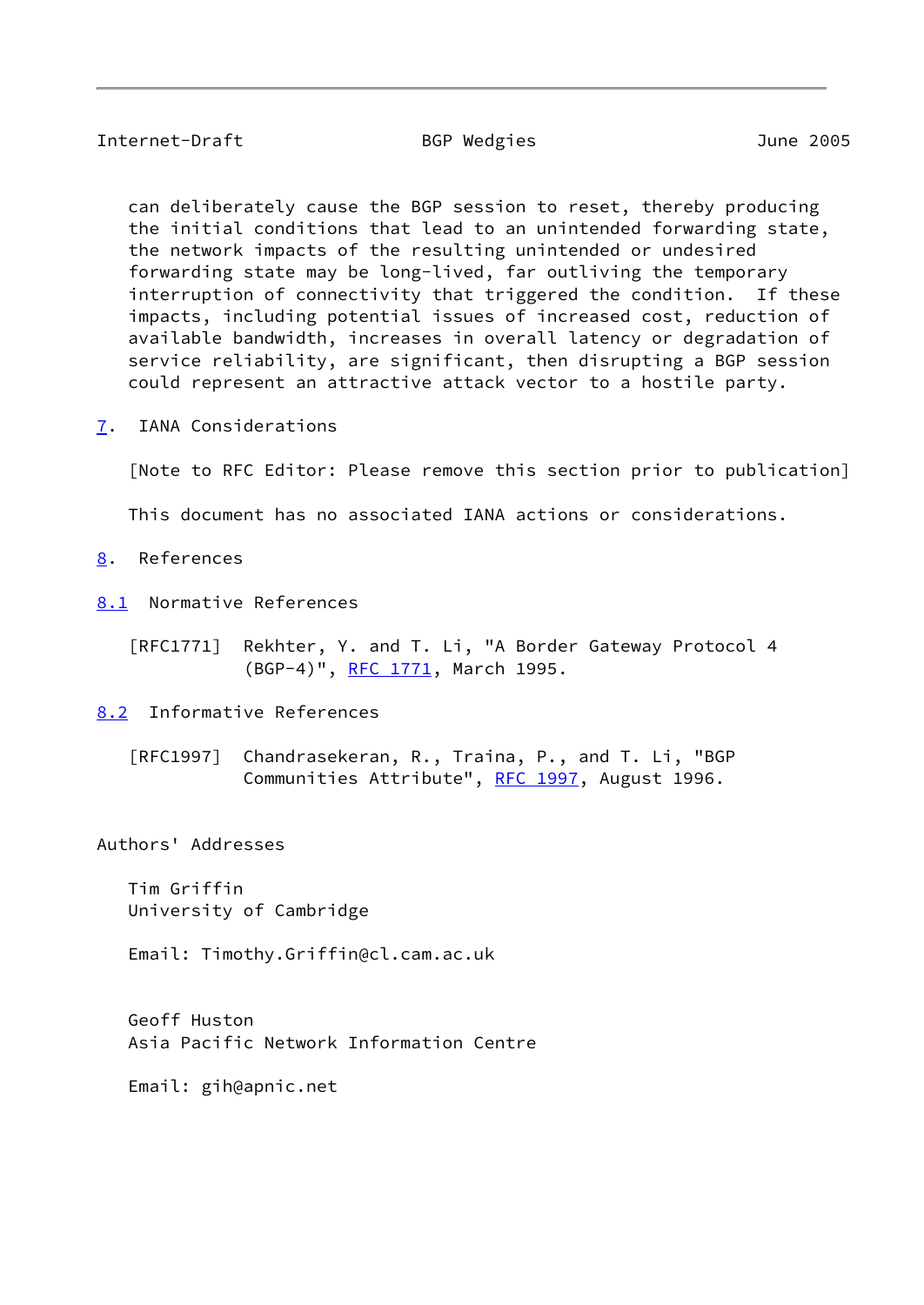Internet-Draft BGP Wedgies June 2005

Intellectual Property Statement

 The IETF takes no position regarding the validity or scope of any Intellectual Property Rights or other rights that might be claimed to pertain to the implementation or use of the technology described in this document or the extent to which any license under such rights might or might not be available; nor does it represent that it has made any independent effort to identify any such rights. Information on the procedures with respect to rights in RFC documents can be found in [BCP 78](https://datatracker.ietf.org/doc/pdf/bcp78) and [BCP 79](https://datatracker.ietf.org/doc/pdf/bcp79).

 Copies of IPR disclosures made to the IETF Secretariat and any assurances of licenses to be made available, or the result of an attempt made to obtain a general license or permission for the use of such proprietary rights by implementers or users of this specification can be obtained from the IETF on-line IPR repository at <http://www.ietf.org/ipr>.

 The IETF invites any interested party to bring to its attention any copyrights, patents or patent applications, or other proprietary rights that may cover technology that may be required to implement this standard. Please address the information to the IETF at ietf-ipr@ietf.org.

Disclaimer of Validity

 This document and the information contained herein are provided on an "AS IS" basis and THE CONTRIBUTOR, THE ORGANIZATION HE/SHE REPRESENTS OR IS SPONSORED BY (IF ANY), THE INTERNET SOCIETY AND THE INTERNET ENGINEERING TASK FORCE DISCLAIM ALL WARRANTIES, EXPRESS OR IMPLIED, INCLUDING BUT NOT LIMITED TO ANY WARRANTY THAT THE USE OF THE INFORMATION HEREIN WILL NOT INFRINGE ANY RIGHTS OR ANY IMPLIED WARRANTIES OF MERCHANTABILITY OR FITNESS FOR A PARTICULAR PURPOSE.

Copyright Statement

Copyright (C) The Internet Society (2005). This document is subject